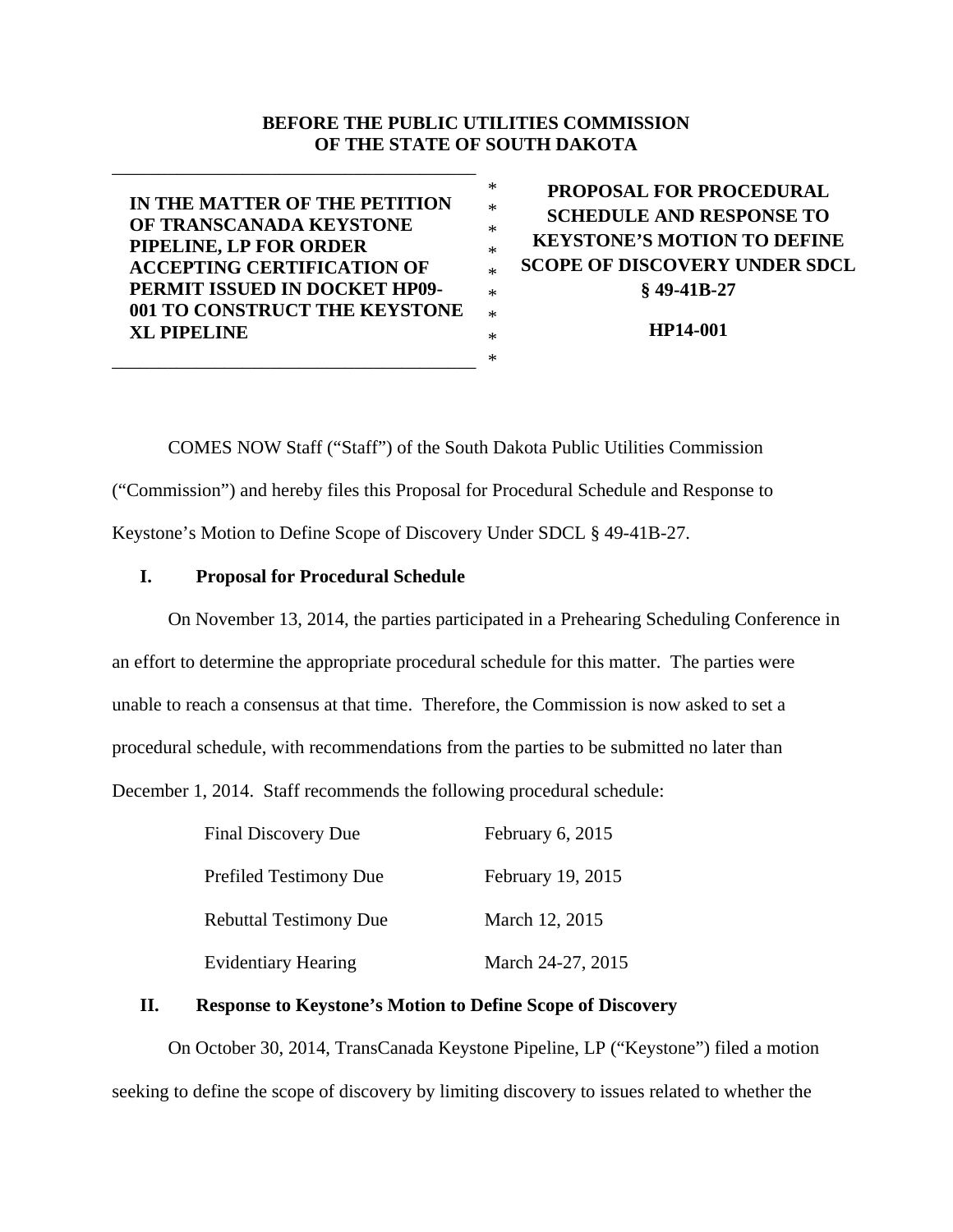project continues to meeting the conditions on which the permit was granted, as provided by

SDCL § 49-41B-27. While Staff does agree that this proceeding does not present an opportunity

to relitigate the permit, Staff does not agree that limiting discovery is permissible under the

applicable rules of discovery.

SDCL § 15-6-26(b) provides that

Parties may obtain discovery regarding any matter, not privileged, which is relevant to the subject matter involved in the pending action, whether it relates to the claim or defense of the party seeking discovery or to the claim or defense of any other party, including the existence, description, nature, custody, condition and location of any books, documents, or other tangible things and the identity and location of persons having knowledge of any discoverable matter. It is not ground for objection that the information sought will be inadmissible at the trial if the information sought appears reasonably calculated to lead to the discovery of admissible evidence.

The scope of pretrial discovery is, for the most part, broadly construed. *Bean v. Best*,

76S.D. 462, 80 N.W.2d 565 (1957). The South Dakota Supreme Court has held that "a broad construction of the discovery rules is necessary to satisfy the three distinct purposes of discovery:

(1) narrow the issues; (2) obtain evidence for use at trial; (3) secure information that may lead to

admissible evidence at trial." *Kaarup v. St. Paul Fire and Marine Insurance Co*. 436 N.W.2d

17, 19 (S.D. 1988). "All relevant matters are discoverable unless privileged." *Id*. at 20. The

Court has further held that "discovery [cannot] be denied on the ground that materials sought

[cannot] legally become part of [the] action." *Id*.

Therefore, while SDCL § 49-41B-27 limits the proceedings, it does not limit the scope of discovery. The fact that information is not admissible in the certification proceeding does not mean that it is not discoverable. "The purpose of discovery is to examine information that may